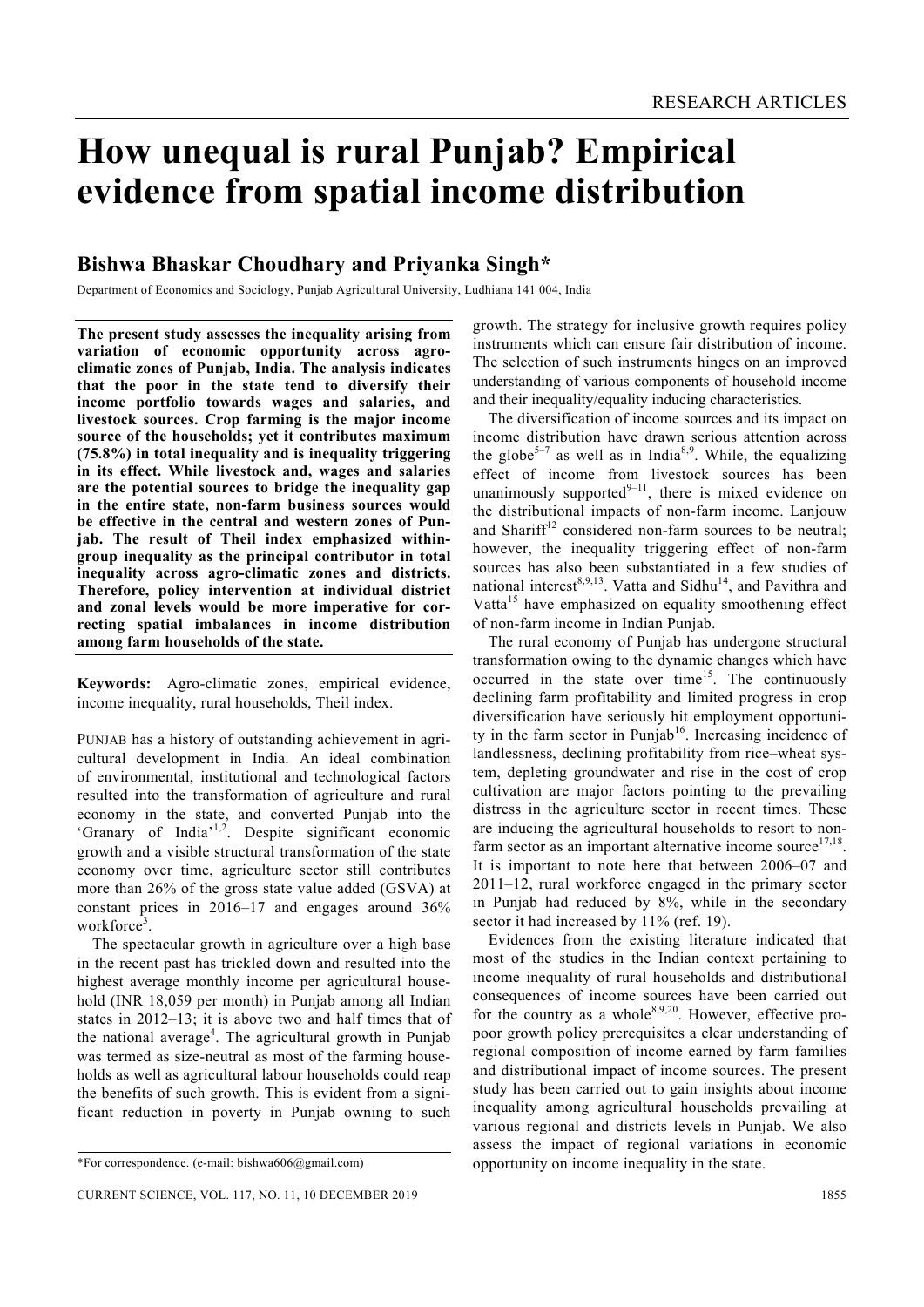#### **Materials and methods**

#### *Data*

The data pertaining to income of agricultural households in Punjab from various sources, viz. crop farming, livestock, wages and salaries, and non-farm business have been sourced from the 70th round Situation Assessment Survey (January 2013–December 2013) of the National Sample Survey Office, Ministry of Statistics and Programme Implementation (MOSPI), Government of India (GoI). The survey covered 725 rural agricultural households from 94 villages in Punjab. In the survey, an agricultural household was defined as that which received an income of more than INR 3000 from agricultural activities and had at least one member self-employed in agriculture, either in the principal status or in subsidiary status during the last 365 days. The four major income sources were crop farming, livestock, wages and salaries and non-farm business. Income from crop farming is from the cultivation of various seasonal and annual crops. Income from livestock is earned by a household from the sale of various products like milk, eggs and live animals. Wages and salaries are derived by various household members employed in labour outside their household – either in other's fields or in non-farm enterprises. Income from wholesale and retail trade, manufacturing, transportation and storage, accommodation and food service, construction and other services is covered under non-farm business. Some households reporting unusual and high negative income from crops and livestock farming were removed from the dataset to avoid their possible influence on the estimates of our substantive interest.

#### **Analytical procedure**

Out of several available measures of inequality in the literature $^{21}$ , Gini coefficient and Theil index have been used here. Gini coefficient has been computed to explain the inequality across various regions and districts of Punjab. Following Kaditi and Nitsi $^{22}$ , vertical decomposition of inequality (Gini coefficient) was performed to assess the contribution of various income sources to total inequality. Apart from decomposing inequality by income source, horizontal decomposition of inequality into within and between regions was obtained by the Theil index, which provided information on how inequality arises from variation of economic opportunities across regions.

*Gini coefficient and vertical decomposition of inequality:* Following Lerman and Yitzhaki<sup>23</sup>, the Gini coefficient for total income inequality, *G*, was computed as follows

$$
G = \sum_{k=1}^{K} S_k G_k R_k, \qquad (1)
$$

where  $S_k$  represents the share of source  $k$  in total income and reflects how important the income source is with respect to total income;  $G_k$  is the source Gini corresponding to the distribution of income from source *k* indicating equality/inequality of income distribution from a given income source, and  $R_k$  is the Gini correlation of income from source *k* with the distribution of total income indicating how a given income source is correlated to the total income of a household.

In eq. (1),

$$
G_k = 2\text{Cov}(Y_k, F_k)/\overline{Y}_k, \qquad (2)
$$

and

$$
R_k = \text{Cov}(Y_k, F) / \text{Cov}(Y_k, F_k),\tag{3}
$$

where  $\overline{Y}_k$  is the mean income from income source *k*,  $Cov(Y_k, F_k)$  is the covariance between income component *k* and its cumulative distribution and  $Cov(Y_k, F)$  is the covariance between income component *k* and cumulative distribution of total income.

 Further, using the Gini decomposition by income source, the effect of changes in a particular component on inequality can be estimated, holding income from all other sources constant. Assuming a change in each household's income from source  $k$  equal to  $e_k$ , where  $e$  is close to 1, then the partial derivative of the Gini coefficient with respect to a percentage change *e* in source *k* will be

$$
\frac{\partial G}{\partial e_k} = S_k (R_k G_k - G). \tag{4}
$$

Then, the marginal effect of the income source relative to the overall Gini can be obtained by dividing eq. (4) by overall Gini coefficient (*G*) as follows

$$
\frac{\partial G}{\partial e_k} = \frac{S_k R_k G_k}{G} - S_k. \tag{5}
$$

Following Kimhi et al.<sup>24</sup>, robustness of the marginal effect was examined using bootstrapping techniques.

*Theil index and horizontal decomposition of inequality:* The Theil index is one of the two most widely applied inequality measures (the other being the Gini coefficient). The key advantage of Theil index is that, unlike the Gini coefficient, the total amount of inequality measured by it can be decomposed into two additive components of between-group and within-group inequality as

$$
I = \sum_{m=1}^{m} \left[ \frac{N_m}{N} \right] \left( \frac{\overline{Y}_m}{\overline{Y}} \right) \ln \left( \frac{\overline{Y}_m}{\overline{Y}} \right) + \sum_{m=1}^{m} \left( \frac{N_m}{N} \frac{\overline{Y}_m}{\overline{Y}} \right) \text{Im},\tag{6}
$$

where *m* equals the number of groups (regions in the present case),  $N$  and  $N_m$  the total number of

1856 CURRENT SCIENCE, VOL. 117, NO. 11, 10 DECEMBER 2019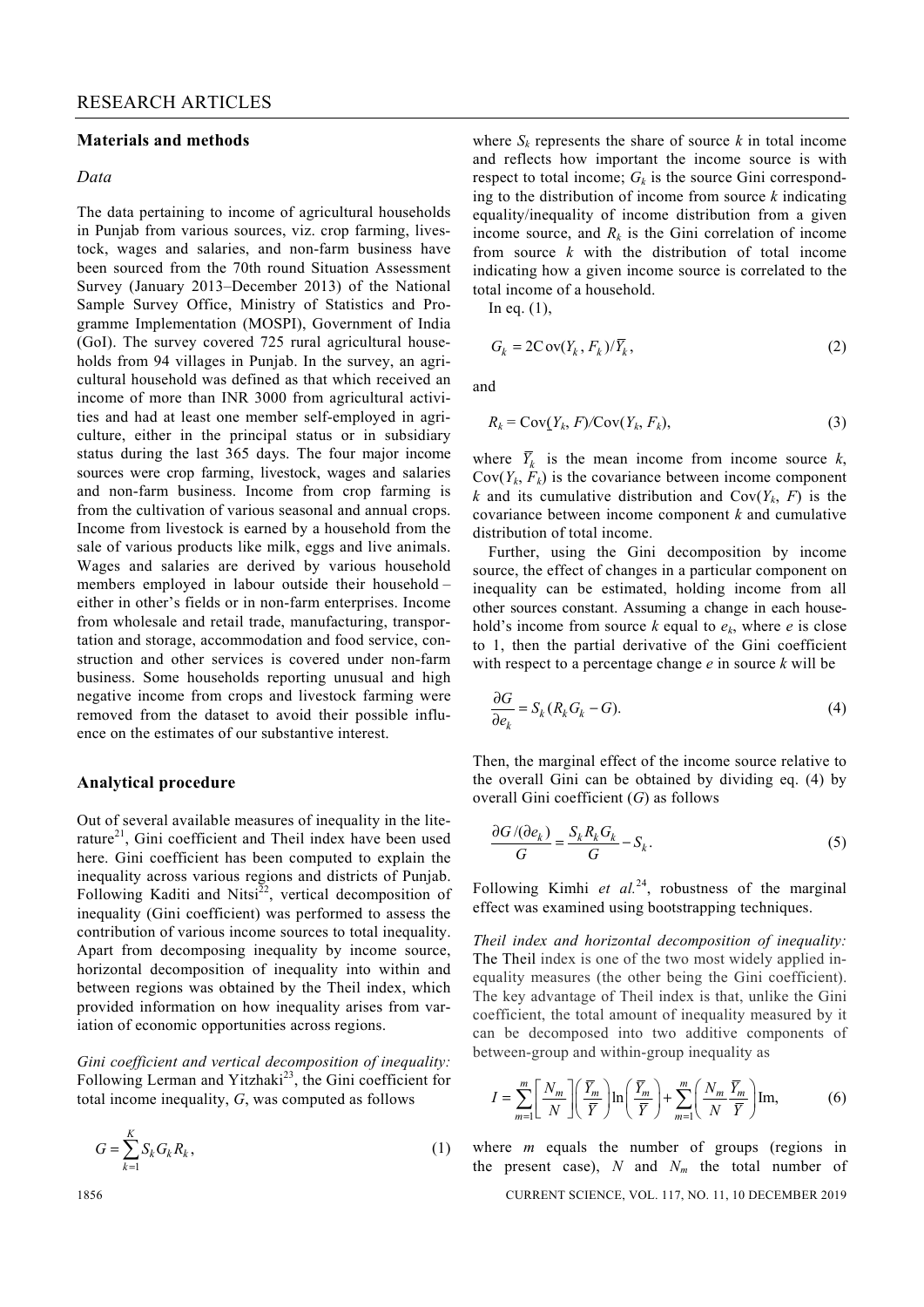| <b>Table 1.</b> Sources of income of farm households by Income quintile |                                   |                        |                     |                               |                              |  |
|-------------------------------------------------------------------------|-----------------------------------|------------------------|---------------------|-------------------------------|------------------------------|--|
| Ouintile                                                                | Average income<br>(INR/household) | Crop farming<br>$(\%)$ | Livestock<br>$(\%)$ | Wages and<br>salaries $(\% )$ | Non-farm<br>business $(\% )$ |  |
| <b>Bottom</b>                                                           | 3.981                             | 30.75                  | 29.30               | 32.87                         | 7.08                         |  |
| Second                                                                  | 10,061                            | 48.23                  | 24.96               | 21.41                         | 5.4                          |  |
| Third                                                                   | 17,294                            | 72.03                  | 17.54               | 7.86                          | 2.57                         |  |
| Fourth                                                                  | 29,072                            | 71.43                  | 16.42               | 8.59                          | 3.57                         |  |
| Top                                                                     | 74,581                            | 73.26                  | 12.25               | 10.04                         | 4.45                         |  |
| All                                                                     | 26,998                            | 69.59                  | 15.27               | 10.97                         | 4.17                         |  |

Source: Authors' estimates from NSSO data.

households and the number of households in group *m* respectively,  $Y_m$  the monthly income of a household in group *m* and  $\overline{Y}$  is the mean income of all households. The first and second terms in the eq. (6) represents between-group and within-group inequality respectively.

 As a small number of households in the dataset had total or source as negative or zero and these numbers were not a significant proportion of the total sample, negative and zero values were replaced with very small positive value  $(e)$  following Bellu and Liberati<sup>25</sup>. In this study,  $e$  is taken as  $10^{-10}$ . The analysis has been carried out using Stata/SE.

## **Results and discussion**

## *Household income composition across income quintiles*

We have examined the composition of household income across various sources such as crop farming, livestock, wages and salaries and non-farm business. The disparity in the contribution to income by various sources across income quintiles is pronounced (Table 1). It is worthwhile to note that wages and salaries is the major source of income for households in the bottom quintile, accounting for nearly 33% of their total income. Livestock and crop farming are the other major sources of income for these households.

 Share of livestock in total income decreases on moving from the bottom to top quintile, while on the contrary, share of crop farming tends to be higher in the higher income quintile. The share of non-farm business in total income is marginal for all the income quintiles; however it is maximum (7.08%) for the bottom 20% of households. Overall, crop farming is a major income source for households, accounting for around 70% of total income. The pattern of income distribution indicates that the poor tend to diversify their income sources, while the rich specialize towards crop cultivation. The rising share of crop income from the bottom to top income quintile, and declining share of livestock, wages and salaries, and nonfarm business income point towards the fact that income and employment opportunities in Punjab seem dependent on land ownership. Large farmers may not prefer livestock as it is labour intensive. These trends also point towards the distress nature of wage work in the farm and non-farm sectors, and other business activities in the nonfarm sector.

#### *Inequality decomposition by income sources*

*Decomposing overall income inequality:* The Gini index of total household income in Punjab was estimated to be 0.51 (Figure 1), indicating relatively large inequality in income distribution of agricultural households in the state. Across districts, the least value of Gini coefficient in Barnala indicates that agricultural household income is the most evenly distributed there, while Ferozepur district shows the worst distribution with Gini coefficient of 0.62. It is important to note that, in the eight out of 20 districts (Figure 1), i.e. in 40% of the districts, income is more unevenly distributed than that of the whole state.

 Table 2 depicts the decomposition result of Gini coefficient by sources of income of agricultural households for the state. It is worth mentioning here that, as not all the households earn from all the activities, therefore, zero income value from the sources magnified the component's Gini  $(G_k)$  the Gini index of total income. The Gini for non-farm business  $(G_k)$  is highest (0.964) followed by  $G_k$  that for wages and salaries. Figure 2 depicts the magnitude of the disproportionate income distribution along with 95% confidence interval from all the four income sources. It is interesting to note that, though, income from crop farming is most equally distributed (Table 2), yet it contributes maximum (75.8%) in total inequality as it is a major source of income  $(S_k = 0.696)$ . The high correlation of crop farming with total income  $(R_k = 0.935)$ , indicating that households which are above in the total income strata derive more income from cultivation of crops, also contributed its share in total inequality.

 The lowest value of Gini correlation in the case of wages and salaries  $(R_k = 0.437)$  indicates the biasness of the income source towards lower income quintile (as also evident from Table 1). As a result, this source has the potential to reduce overall income inequality. It is also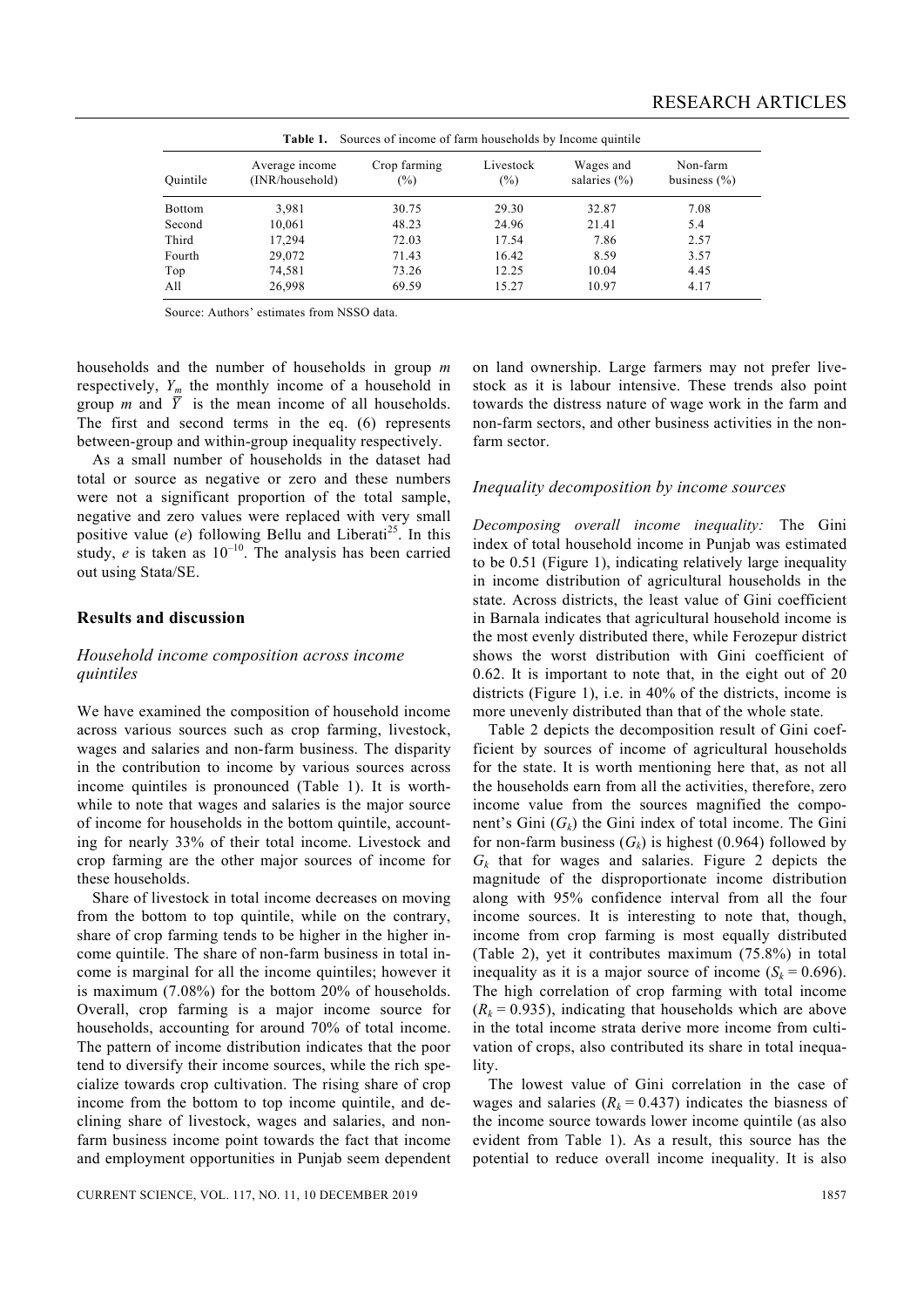# RESEARCH ARTICLES



**Figure 1.** Gini index across districts in Punjab, India. Note: Fazilka and Pathankot have been carved out from Firozpur and Gurudaspur respectively, in 2011.

evident from Table 2 that crop farming is inequalityincreasing in its effect; other factors remaining constant, 1% increase in income from crop cultivation, increases total inequality by 0.062%. Income from livestock and that from wages and salaries tend to significantly reduce income inequality in the state. There was no significant impact of non-farm business income on inequality amongst agricultural households in Punjab. Pavithra and Vatta<sup>15</sup> in their primary data-based study have also reported prevalence of high income inequality in Punjab with Gini coefficient of 0.52; however, they reported that income from non-farm activities decreases income inequality. Vatta and  $Sidhu<sup>14</sup>$  reported that non-farm sources reduce the overall income inequality in the state.

 In light of this, it is important to mention that the incongruity in the findings reported here regarding the nature of impact of non-farm sources on inequality among households is mainly attributed to the differences in the concept of a household and consideration of activities under non-farm sources in earlier studies.

*Decomposition of overall income inequality by agroclimatic zones of Punjab:* Punjab with an area of 50,362 sq. km has diverse agro-climatic situations. The state has been divided into five agro-climatic zones on the basis of homogeneity, rainfall pattern, cropping pattern, etc. as: sub-mountain undulating zone, undulating plain zone, central plain zone, western plain zone and western zone (Figure 3 and Table  $3)^{26}$ . As the economic opportunity is largely influenced by prevalence of agroclimatic conditions in a region, understanding the regional component of income and inequality would be more policy-sensitive. Therefore, the present study further disentangles the income inequality by income sources across the various agro-climatic zones of Punjab.

 It is evident from Table 4 that income of households is more unevenly distributed in the western plain zone, and Gini index for the region (0.632) is higher than that of the whole state (0.517). Distribution of income among households is comparatively more equal in the central plain zone. Nevertheless, crop cultivation is the major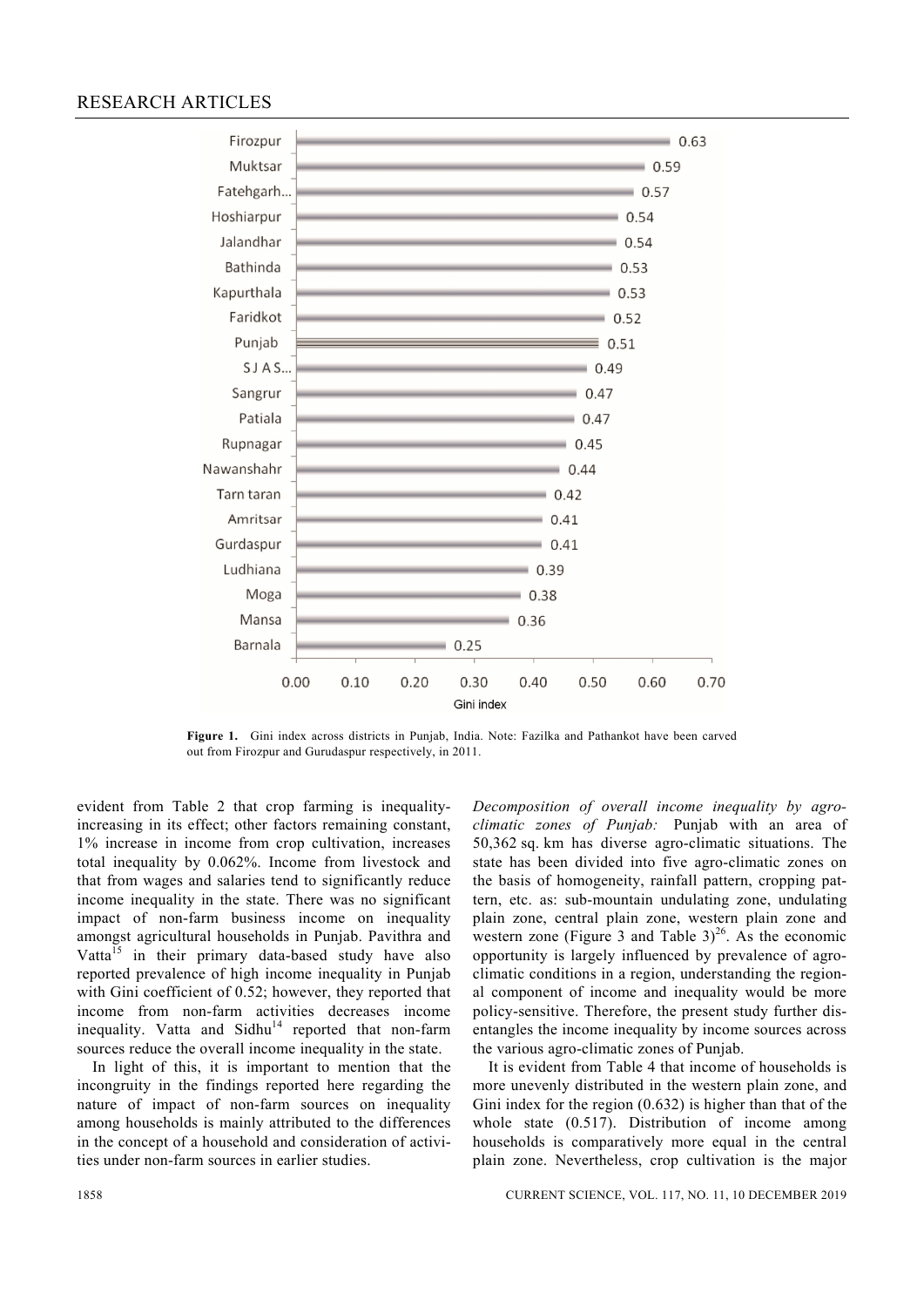|                   |                         | <b>Table 2.</b> Decomposition of inequality by sources of income |                             |                        |                                  |  |
|-------------------|-------------------------|------------------------------------------------------------------|-----------------------------|------------------------|----------------------------------|--|
| Source            | Income<br>share $(S_k)$ | Source<br>Gini $(G_k)$                                           | Gini<br>correlation $(R_k)$ | Share in<br>total Gini | Marginal contribution<br>to Gini |  |
| Crop farming      | 0.696                   | 0.602                                                            | 0.935                       | 0.758                  | $0.062(0.021)$ **                |  |
| Livestock         | 0.153                   | 0.606                                                            | 0.650                       | 0.116                  | $-0.036(0.010)*$                 |  |
| Wage and salaries | 0.110                   | 0.878                                                            | 0.437                       | 0.082                  | $-0.028(0.005)$ *                |  |
| Nonfarm business  | 0.042                   | 0.964                                                            | 0.566                       | 0.044                  | 0.002(0.006)                     |  |
| Total income      |                         | 0.517                                                            |                             |                        |                                  |  |

Source: Authors' estimates from NSSO data. Notes: Bootstrapped standard error with 50 replications in parentheses. \*Significant  $@1\%$ , \*\*Significant  $@5\%$ .



Figure 2. Lorenz curves of income sources.

income source across all zones; a wide disparity exists among the share of other sources in the total income. Livestock has significant share in the total income in the western plain zone (31.7%), while in the submountain undulating zone it contributes only 8% to the total income of the households. Income from wages and salaries is the second major source in the sub-mountain undulating zone and its contribution is nearly equal to livestock sources in the undulating plain zone of the state. Non-farm business is an important source of income after crop and livestock in the western plain zone. Further,

earnings from crop farming, with an exception in the western plain zone, contribute maximum to total income inequality and are significantly inequalityincreasing in their effect across all the zones. Livestock has the highest share in Gini coefficient in the western plain zone and unlike in other zones, 1% increment in income from livestock sources, ceteris paribus, would significantly increase inequality by 0.086% in the region. Therefore, any effort to bridge the inequality gap in the region should not be livestock-oriented. Assuring fair wages and salaries would be an appreciable policy thrust

CURRENT SCIENCE, VOL. 117, NO. 11, 10 DECEMBER 2019 1859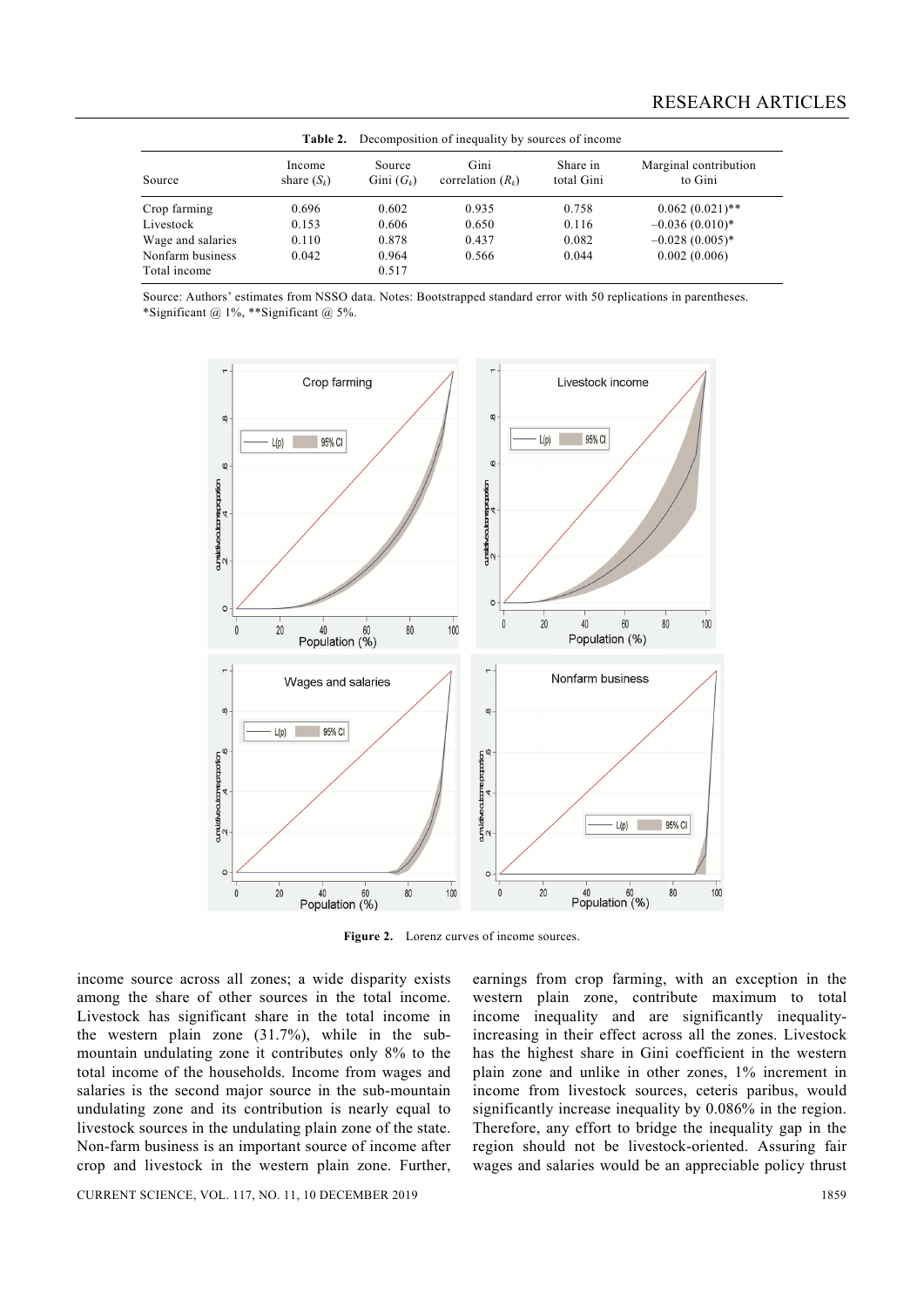# RESEARCH ARTICLES

| $\sim$ 0.0 $\sim$ 0.0 $\sim$ 0.000 $\sim$ 0.000 $\sim$ 0.000 $\sim$ 0.000 $\sim$ 0.000 $\sim$ 0.000 $\sim$ |                                                                                                   |                         |                          |                               |  |  |  |
|------------------------------------------------------------------------------------------------------------|---------------------------------------------------------------------------------------------------|-------------------------|--------------------------|-------------------------------|--|--|--|
| Agro-climatic zones                                                                                        | Districts covered                                                                                 | Major crops grown       | Average<br>rainfall (mm) | Cropping<br>intensity $(\% )$ |  |  |  |
| Sub-mountain undulating zone                                                                               | Gurdaspur and Hoshiarpur                                                                          | Wheat, paddy, sugarcane | 1000                     | 177                           |  |  |  |
| Undulating plain zone                                                                                      | Rupnagar (Ropar), SBS Nagar<br>(Nawanshahr) and Mohali                                            | Wheat, paddy, sugarcane | 1000                     | 187                           |  |  |  |
| Central plain zone                                                                                         | Amritsar, Tarn Taran, Kapurthala,<br>Jalandhar, Ludhiana, Fatehgarh<br>Sahib, Sangrur and Patiala | Wheat, paddy            | 630-700                  | 189                           |  |  |  |
| Western plain zone                                                                                         | Firozpur and Faridkot                                                                             | Wheat, paddy, cotton    | 630-700                  | 190                           |  |  |  |
| Western zone                                                                                               | Moga, Bathinda, Mansa, Muktsar,<br>Sangrur and Barnala                                            | Wheat, paddy, cotton    | 630-700                  | 193                           |  |  |  |



Source: Punjab Revenue<sup>26</sup>.



Figure 3. Agro-climatic zones of Punjab. Source: Punjab Revenue<sup>26</sup>.

for even distribution of income in all the regions as increase in income from this source has significant equalizing effect on income sharing among households across all the regions of Punjab. Promoting non-farm business in the central plain zone, western zone and undulating plain zone of the state would also be helpful in minimizing the uneven distribution of income in these regions.

*Decomposition of income inequality within and between agro-climatic zones and districts:* In this study, the Theil measure of inequality is decomposed as betweenand within-group inequality. Table 5 clearly illustrates that the value of Theil index is more for 'within' the zone and district than the corresponding 'between' values for all the sources as well as total income. This indicates that

intra-zonal and intra-district inequality is the main contributor in total inequality in the zones and districts respectively. Therefore, policies aimed at the elimination of income differences between the various agro-climatic zones and districts would not be more meaningful. Orientation of efforts within a district and within a geographically aggregated district represented by agro-climatic zones would be more imperative for smoothening the income inequality of agricultural households in Punjab.

#### **Conclusion and policy implication**

Improvement in income of agricultural households and its even distribution among them is the fundamental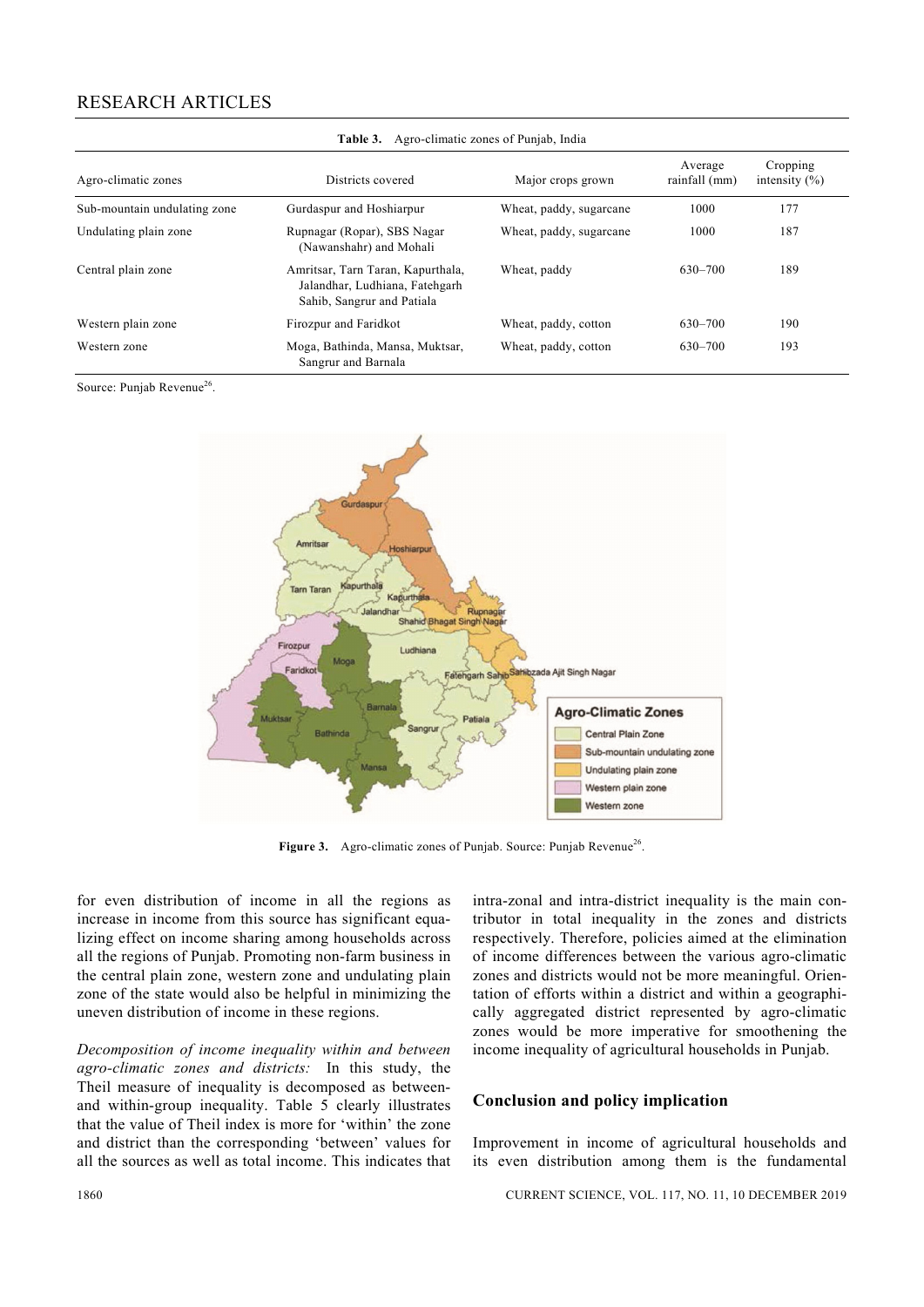| Agro-climatic zones          | Source             | Income share<br>$(S_k)$ | Source<br>Gini $(G_k)$ | Gini<br>correlation $(R_k)$ | Share in<br>total Gini | Marginal contribution<br>to Gini $(\%)$ |
|------------------------------|--------------------|-------------------------|------------------------|-----------------------------|------------------------|-----------------------------------------|
| Central plain zone           | Crop               | 0.721                   | 0.594                  | 0.927                       | 0.805                  | $0.084(0.023)*$                         |
|                              | Livestock          | 0.147                   | 0.513                  | 0.516                       | 0.079                  | $-0.068(0.019)*$                        |
|                              | Wages and salaries | 0.112                   | 0.891                  | 0.484                       | 0.098                  | $-0.014(0.005)*$                        |
|                              | Nonfarm business   | 0.020                   | 0.963                  | 0.465                       | 0.018                  | $-0.002(0.001)$ **                      |
|                              | Total income       | 0.493                   |                        |                             |                        |                                         |
| Western zone                 | Crop               | 0.753                   | 0.599                  | 0.959                       | 0.868                  | $0.114(0.017)^*$                        |
|                              | Livestock          | 0.110                   | 0.456                  | 0.536                       | 0.054                  | $-0.056(0.015)$ *                       |
|                              | Wages and salaries | 0.092                   | 0.867                  | 0.276                       | 0.044                  | $-0.048(0.008)*$                        |
|                              | Nonfarm business   | 0.045                   | 0.936                  | 0.410                       | 0.034                  | $-0.010(0.004)$ *                       |
|                              | Total income       | 0.499                   |                        |                             |                        |                                         |
| Sub-mountain undulating zone | Crop               | 0.716                   | 0.616                  | 0.940                       | 0.829                  | $0.113(0.022)*$                         |
|                              | Livestock          | 0.080                   | 0.493                  | 0.240                       | 0.019                  | $-0.061(0.018)$ *                       |
|                              | Wages and salaries | 0.164                   | 0.786                  | 0.415                       | 0.107                  | $-0.057(0.007)^*$                       |
|                              | Nonfarm business   | 0.039                   | 0.971                  | 0.592                       | 0.045                  | 0.006(0.011)                            |
|                              | Total income       | 0.500                   |                        |                             |                        |                                         |
| Undulating plain zone        | Crop               | 0.589                   | 0.649                  | 0.878                       | 0.668                  | $0.079(0.034)$ **                       |
|                              | Livestock          | 0.199                   | 0.564                  | 0.590                       | 0.132                  | $-0.067(0.029)*$                        |
|                              | Wages and salaries | 0.188                   | 0.872                  | 0.573                       | 0.187                  | $-0.001(0.032)$                         |
|                              | Nonfarm business   | 0.025                   | 0.958                  | 0.294                       | 0.014                  | $-0.011(0.004)$ *                       |
|                              | Total income       | 0.502                   |                        |                             |                        |                                         |
| Western plain zone           | Crop               | 0.502                   | 0.542                  | 0.929                       | 0.400                  | $-0.102(0.042)$ *                       |
|                              | Livestock          | 0.317                   | 0.872                  | 0.922                       | 0.403                  | $0.086(0.034)$ **                       |
|                              | Wages and salaries | 0.055                   | 0.938                  | 0.619                       | 0.050                  | $-0.005(0.002)$ *                       |
|                              | Nonfarm business   | 0.127                   | 0.949                  | 0.771                       | 0.147                  | 0.020(0.027)                            |
|                              | Total income       | 0.632                   |                        |                             |                        |                                         |

**Table 4.** Decomposition of inequality by sources across agro-climatic zones

Source: Authors' estimates from NSSO data. Notes: Bootstrapped standard error with 50 replications in parentheses. \*Significant @ 1%; \*\*Significant @5%.

|                    | $\ldots$            |        |           |        |  |  |
|--------------------|---------------------|--------|-----------|--------|--|--|
|                    | Agro-climatic zones |        | Districts |        |  |  |
| Source of income   | Between             | Within | Between   | Within |  |  |
| Crop               | 0.011               | 0.669  | 0.029     | 0.650  |  |  |
| Livestock          | 0.132               | 0.954  | 0.195     | 0.890  |  |  |
| Wages and salaries | 0.020               | 1.837  | 0.206     | 1.650  |  |  |
| Nonfarm business   | 0.333               | 2.837  | 0.781     | 2.388  |  |  |
| Total income       | 0.012               | 0.509  | 0.036     | 0.484  |  |  |

|  |  |  |  |  | <b>Table 5.</b> Theil index of inequality by agro-climatic zones |  |
|--|--|--|--|--|------------------------------------------------------------------|--|
|--|--|--|--|--|------------------------------------------------------------------|--|

Source: Authors' estimates from NSSO data.

objective of any policy intervention in agriculture. The present study estimated the inequality prevailing among agricultural households in Punjab, and analysed the impact of various sources of income on income inequality in the state. It further provides detailed comparison and decomposition of inequality at different levels of aggregation, viz. agro-climatic zones and districts that would be imperative from a policy perspective.

 Crops cultivation is the major source of income in almost all quintiles; however, the bottom 20% of the population derives income largely from wages and salaries. Also, being the major income source and due to its high correlation with total income, earnings from crops contribute maximum to total inequality among the households and trigger inequality in the state. On the contrary, livestock, and wages and salaries are the potential sources to bridge the inequality gap. Therefore, strategic interventions towards strengthening these subsectors and promoting the households towards diversifying their income sources would have better redistributive effect on farmers' income. However, it is important to keep in mind that in the western plain zone income from livestock triggers inequality in the region. Therefore, contribution of income sources to regional inequality should be kept in mind during policy formulation and implementation.

 Non-farm business income has minimal share in total income; its distribution is highly skewed. Though any increment in income from non-farm business sources